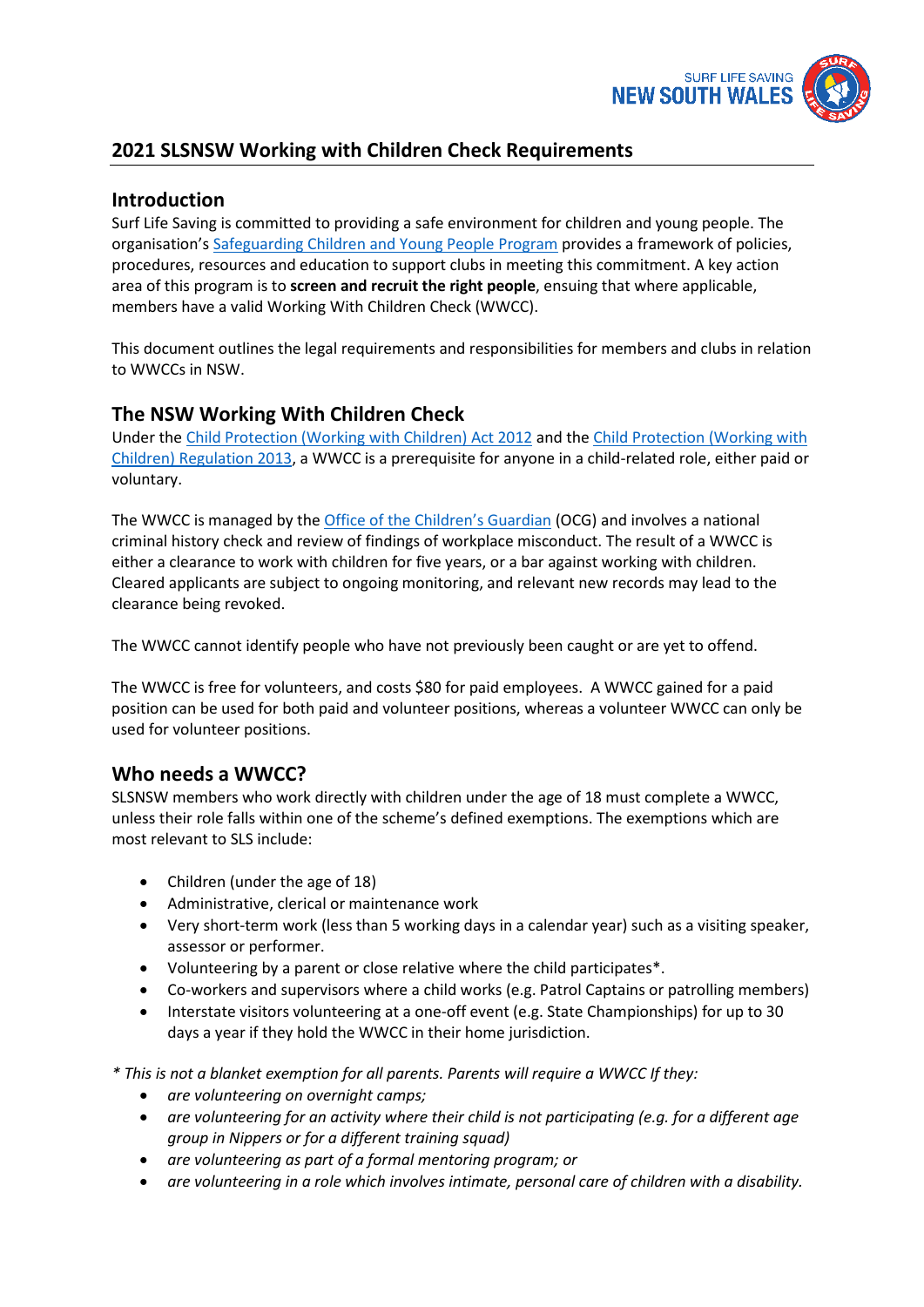# Do you require a WWCC?



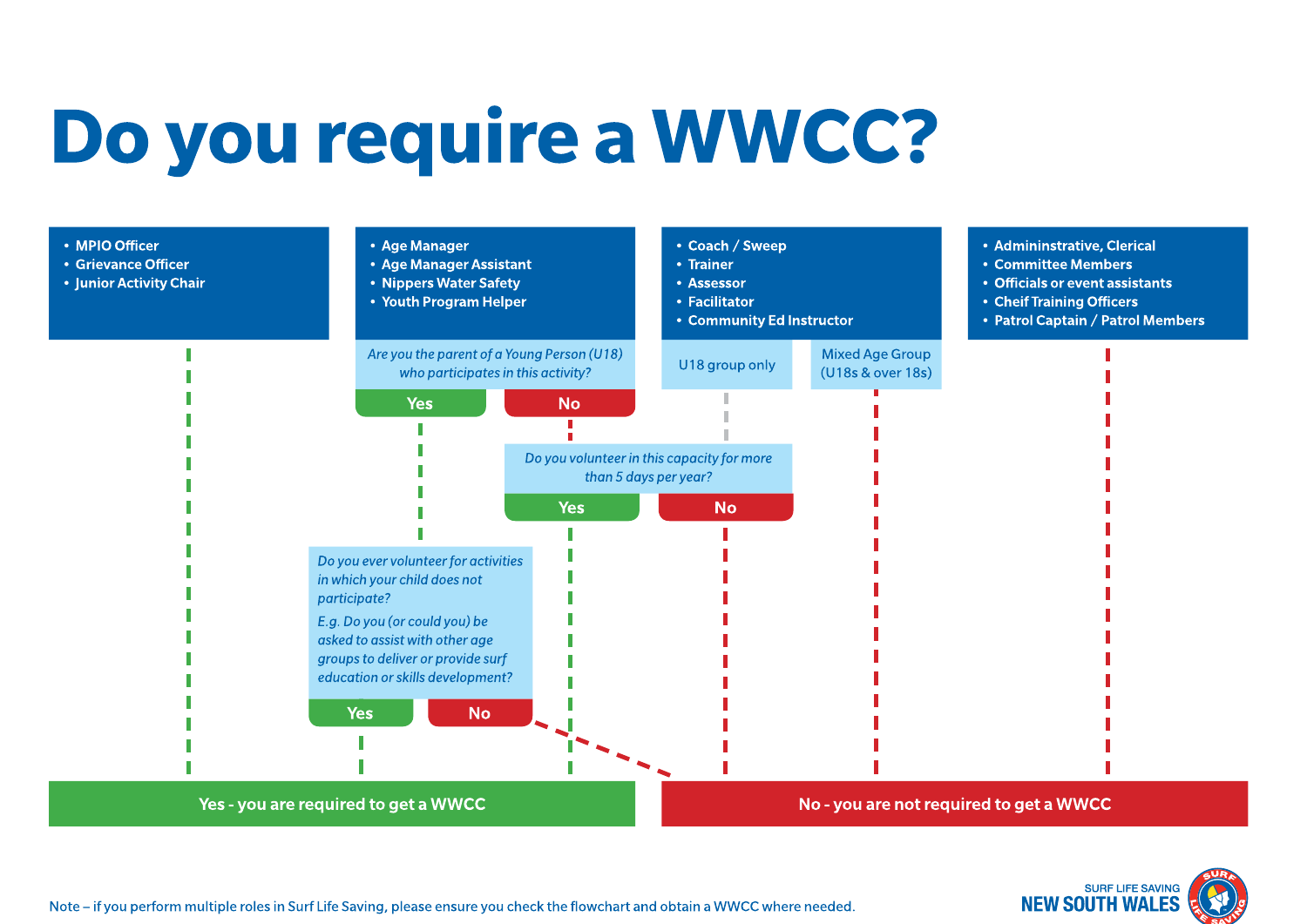

# **All Member WWCC Requests**

Asking someone who is covered by an exemption under the Child Protection (Working with Children) Act 2012 to complete a WWCC means that you are not compliant with the legislation. If you are not compliant with the legislation, you may be contacted by the Office of the Children's Guardian and given a timeline within which to become compliant. If you do not comply according to the timelines, the matter can escalate, and penalties may apply.

## **Member and club responsibilities**

Members who require a WWCC have a responsibility to apply for this check, and to provide the club with their WWCC number.

Clubs have a responsibility to ensure that all volunteers and employees who require a WWCC are identified, advised and hold a valid WWCC which is verified with the OCG and recorded on SurfGuard. It is also a club's responsibility to suspend or reject membership and participation of volunteers or employees if required as an outcome of the WWCC verification.

## **Applying for a WWCC – information for applicants**

Those who already have a WWCC can simply provide their WWCC Number, full name and date of birth to their club for online verification.

Those who do not already have a WWCC will need to follow the below steps:

- 1. Complete the [online application form](https://wwccheck.ccyp.nsw.gov.au/Applicants/Application) (once the form has been submitted an Application Number will be received).
- 2. Take the Application Number an[d proof of identity](https://www.ocg.nsw.gov.au/child-safe-organisations/working-with-children-check/applicant/proof-of-identity) to a NSW Motor Registry or Service NSW Centre.
- 3. Once received, provide their WWCC Number to the club for verification.

Child-related work cannot be undertaken until such time that the Club has completed the online verification process and the result comes back as 'Cleared'. Once you have provided proof of identity, most people will receive their WWCC number within a few days. However please allow up to four weeks as in some cases waiting times may be longer.

## **Verifying WWCCs and acting on verification outcomes – information for clubs**

The process for Clubs who undertake child-related activities involves:

#### **1. Register as an 'employer' with the OCG**

If not already completed register via the [registration portal.](https://wwccheck.ccyp.nsw.gov.au/Employers/Registration/Create) An online tutorial can be found [here.](https://www.youtube.com/watch?v=1pVxHDQ9yBs)

#### **2. Complete the online verification with the OCG**

Login to the [OCG employer portal](https://wwccheck.ccyp.nsw.gov.au/Employers/Login) and use the WWCC Number, family name and date of birth to verify. An online tutorial can be found [here.](https://www.youtube.com/watch?v=2qUq_59Zmzc)

This is a vital step in the verification process. Without it, you have not confirmed that the WWCC is valid. This step also enables Surf Life Saving to be notified by the OCG if the individual becomes barred from working with children in the future.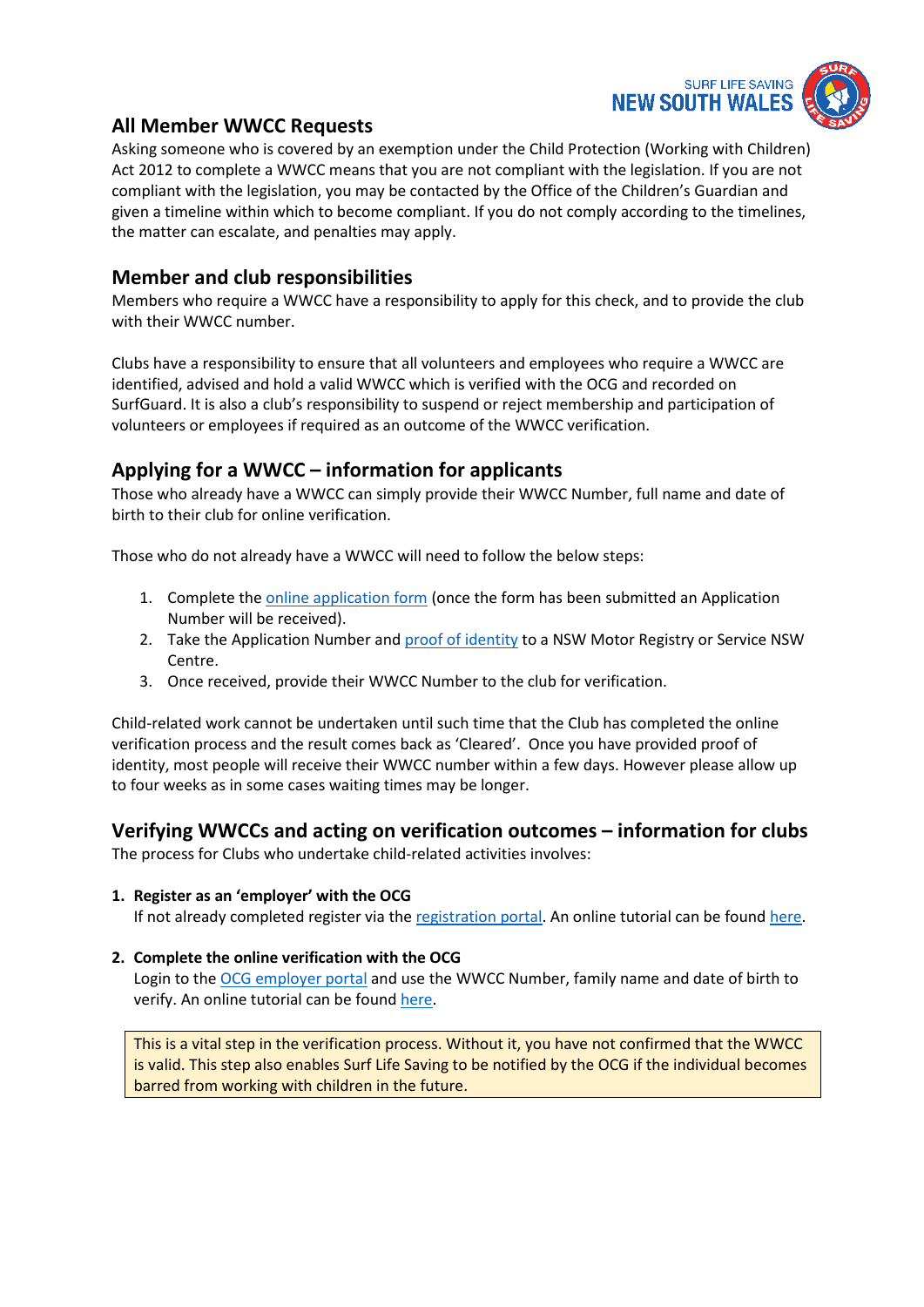

#### **3. Identify who will need a WWCC** and advise the individuals.

It is recommended that once individuals have been advised they need a WWCC this is recoded to ensure this person gets their WWCC before starting in a child-related role.

The 'Member Protection Note' field under the 'Member Protection' section on a member's SurfGuard profile could be utilised for this purpose of tracking who has been contacted.

#### **4. Enter the WWCC details into SurfGuard**

The following details must be recorded on SurfGuard. The OCG does not store this information on their system for later recall.

| <b>SurfGuard Field</b>                               | <b>Information to be Entered by SLSC</b>                                                                               |
|------------------------------------------------------|------------------------------------------------------------------------------------------------------------------------|
| Working with Children Registration/Verification Date | The date the online verification was<br>completed                                                                      |
| Working with Children Registration Expiry Date       | The WWCC expiry date                                                                                                   |
| Working with Children Registration No                | The WWCC Number                                                                                                        |
| <b>Member Protection Note</b>                        | The result of the online verification, i.e.<br>Result = In Progress / Cleared / Barred /<br>Interim Barred / Not Found |

If the club receives a 'Barred' or 'Interim Barred' result during the initial verification process or at any other point during the person's engagement with the club, then the person must cease any childrelated work. See Step 6 (*Remove anyone in a child-related role*) below for further information.

#### **5. Appoint or remove a worker depending on the outcome of the WWCC verification**

| <b>Status</b>           | <b>Meaning</b>                                                                                                                                                                                                                                                                                                                                                                                   |
|-------------------------|--------------------------------------------------------------------------------------------------------------------------------------------------------------------------------------------------------------------------------------------------------------------------------------------------------------------------------------------------------------------------------------------------|
| Application in progress | The applicant has completed the application process and may begin<br>working with children. If he or she becomes barred, the employer will<br>receive notification.                                                                                                                                                                                                                              |
| Cleared                 | This applicant is cleared to work with children until their Working With<br>Children Check expires (date shown in result).                                                                                                                                                                                                                                                                       |
| Barred                  | The applicant has been barred and cannot work with children, paid or<br>unpaid. It is an offence to engage a barred individual in child-related<br>work.                                                                                                                                                                                                                                         |
| Interim barred          | The applicant been barred and cannot work with children, paid or<br>unpaid, pending the outcome of a risk assessment. It is an offence to<br>engage a barred individual for child-related work.                                                                                                                                                                                                  |
| Not found               | The database cannot find a matching result because the:<br>data entered for online verification (name, date of birth<br>and/or WWCC number or application number) has errors;<br>application has been withdrawn or terminated without an<br>outcome;<br>application process has not been completed (i.e. completed<br>the online form; presented proof of identity; paid any<br>applicable fee). |

It is an offence to engage this individual in child-related work.